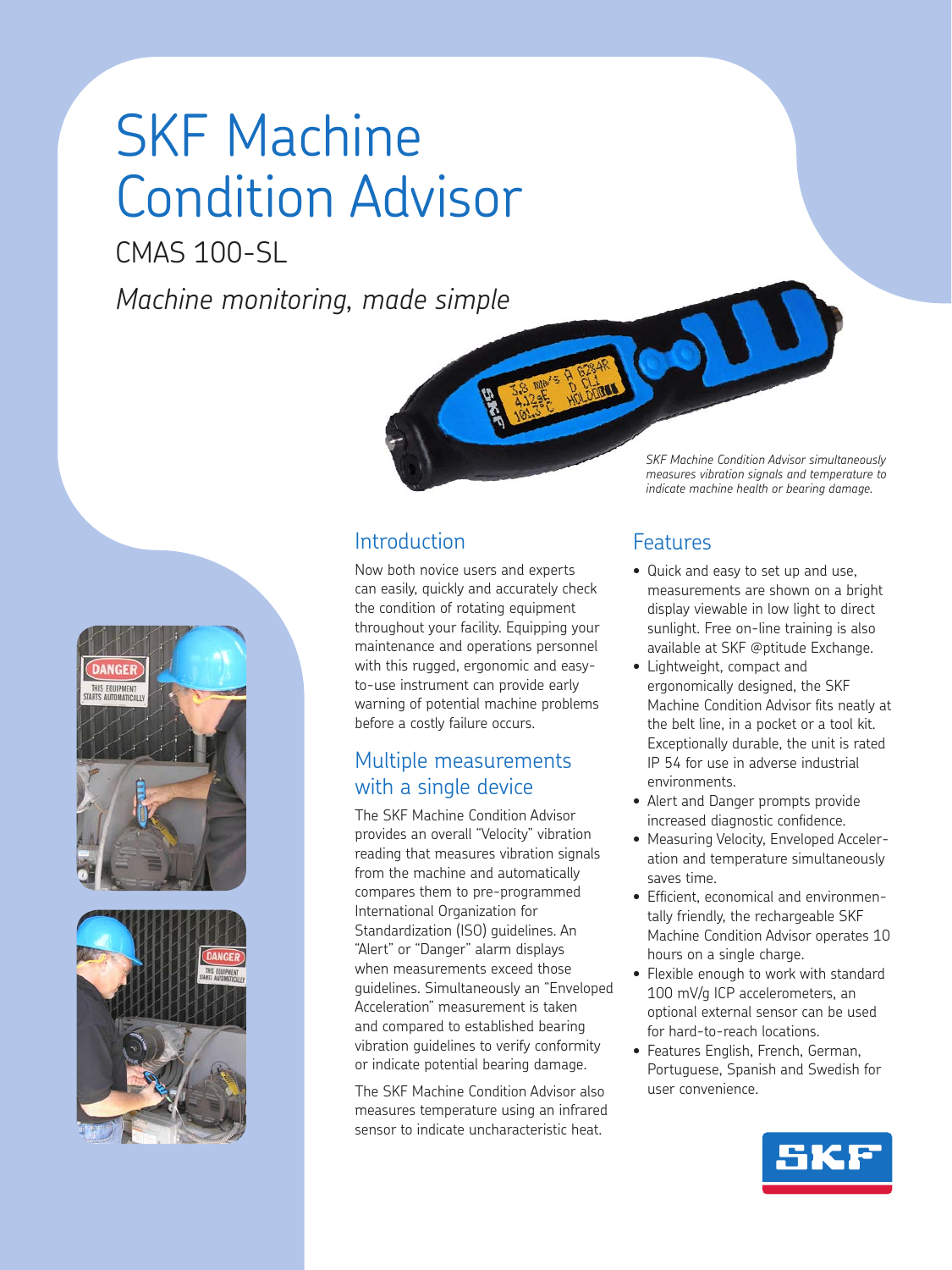## Accuracy, flexibility and confidence

When performing measurements, the Machine Condition Advisor's acceleration sensor input signal is processed to produce two different measurements for each POINT on the machinery – overall velocity and enveloped acceleration. At the same time, the SKF Machine Condition Advisor's non-contact infrared sensor measures the surface temperature of the measurement location and simultaneously displays all three measurement values.

Depending on the SKF Machine Condition Advisor's System setting, the front-panel LCD simultaneously displays:

- Units in Metric or English
- Velocity in mm/s RMS or IPS derived Peak
- Temperature in Celsius or Fahrenheit
- Acceleration enveloping readings in gE

## Quick and easy – first time and every time

- 1. Press "Select" or "Browse" button to turn the SKF Machine Condition Advisor "On"
- 2. Press the sensor tip against the point to be measured
- 3. When the readings stabilize, press the "Select" button to hold the reading
- 4. Read and record the measurement values

## LCD display in measurement mode



## **Specifications**

- **• Vibration pickup:** 
	- *Internal:* Integrated piezoelectric acceleration
- *External:* Accepts ICP™ type 100 mV/g accelerometer
- **• Temperature sensor:** Internal IR temperature sensor
- **• Measurements:**
- *Velocity:*
	- • Range: 0.7–65 mm/s (RMS), 0.04–3.60 in/s (equivalent Peak), meets ISO 10816
	- • Frequency: 10–1 000 Hz, meets ISO 2954
- *Enveloped acceleration:*
- • Range: 0.2–50.0 gE
- Frequency: Band 3 (500-10 000 Hz)
- *Temperature:*
	- Range:  $-20$  to  $+200$  °C ( $-4$  to  $+392$  °F)
	- IR temperature accuracy: ±2 °C (±3.6 °F)
	- Distance: Short range, maximum 10 cm (4 in) from target

#### **• Operating temperature range:**

- *In use:* –10 to +60 °C (+14 to +140 °F)
- *While charging:* 0 to +40 °C
- $(+32 \text{ to } +104 \text{ °F})$

#### **• Storage temperature:**

- *Less than one month:* –20 to +45 °C (–4 to +113 °F)
- *More than one month but less than six months:* –20 to +35 °C (–4 to +95 °F)
- **• Humidity:** 95 % relative humidity, non-condensing
- **• Enclosure:** IP 54
- **• Approvals:** CE
- **• Drop test:** 2 m (6.6 ft)
- **• Weight:** 125 g (4.4 oz)
- **• Dimensions:**
- *Length:* 200 mm (7.90 in)
- *Width:* 47 mm (1.85 in)
- *• Height:* 25.4 mm (1.00 in)
- **• Battery capacity:** 550 mA hours
- **• Battery life:** 10 hours before charging again (≈1 000 measurements)
	- *With external sensor:* Up to 55 % less battery life
- **• Supported external sensor:** Any standard accelerometer with 100 mV/g sensitivity that needs ICP (Integrated circuit-piezoelectric)
- **• External sensor power:** 24 V DC at 3.5 mA
- **• Charger specifications:**
	- Universal AC/DC wall plug-in
	- *Input:* 90–264 VAC, 47–60 Hz
	- *Output:* 5 V DC regulated
	- 3 to 4 hours for a full charge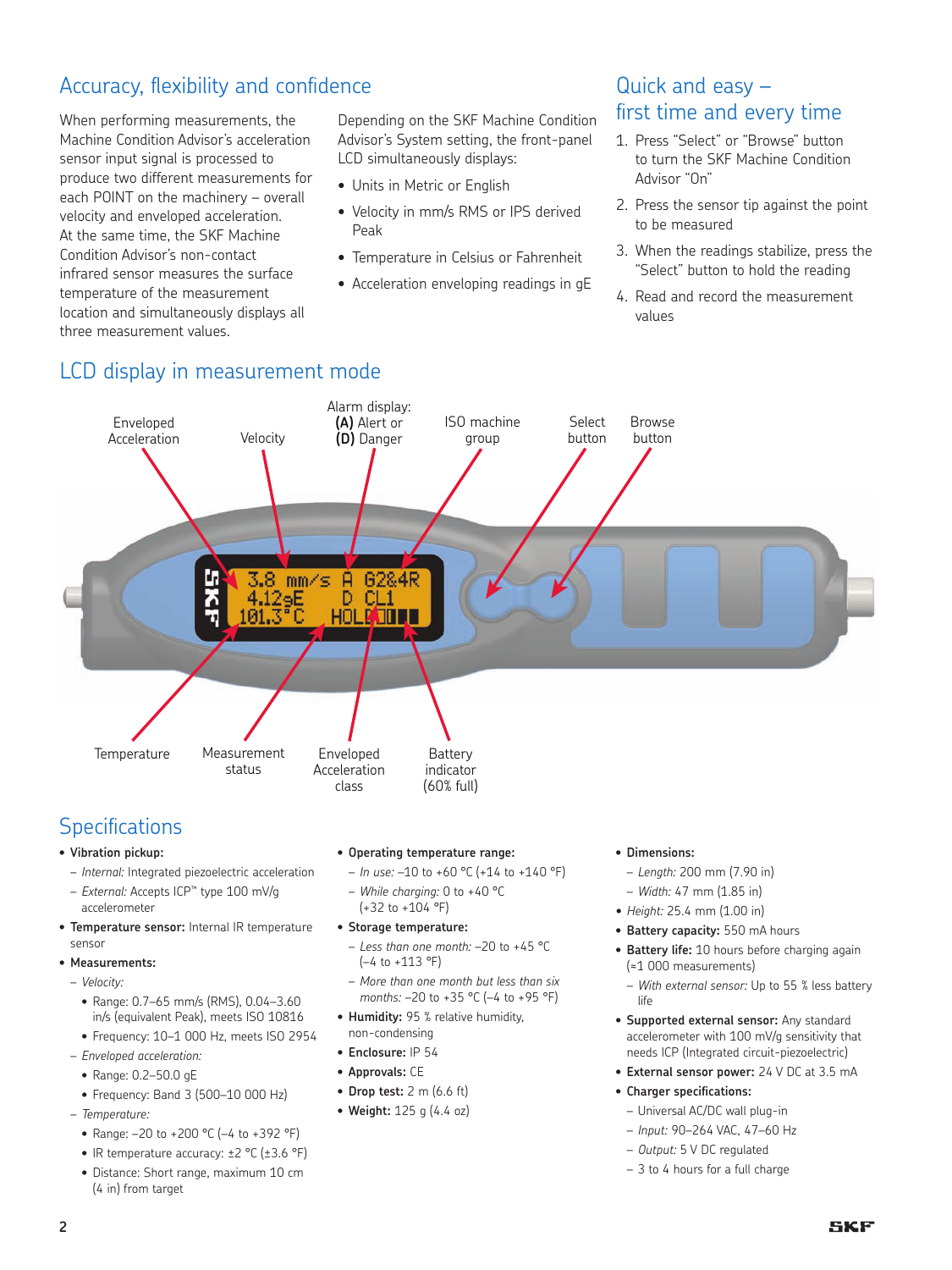## Understanding and using guidelines for vibration

The SKF Machine Condition Advisor provides a means to evaluate machine health based on ISO 10816-3 and to evaluate the bearings according to general guidelines developed from a statistical analysis of existing databases.

## How to choose the correct "Alarm Velocity Group" for your machinery

The Alarm Velocity Group (*G2&4* or *G1&3*) determines the instrument's "overall vibration" alarm limits. Therefore, select the Group that best describes the general size, type, and speed of the machinery being measured. Note that these machine group classifications are set forth in ISO 10816-3, which rates overall velocity vibration levels for standardized machinery classifications.

#### *Groups 2&4 (default)*

ISO Group 2 and 4 classifications define the following type of machinery:

- Medium-sized machines and electrical machines with a shaft height between 160 and 315 mm.
- These machines are normally equipped with rolling element bearings, but may use sleeve bearings, and operate at speeds above 600 RPM.
- These machines include pumps with multi-vane impellers and integrated drivers.

#### *Groups 1&3*

ISO Group 1 and 3 classifications define the following type of machinery:

- Large machinery and electrical machines with a shaft height greater than 315 mm.
- These machines are generally equipped with sleeve bearings, but may use rolling element bearings.
- These machines include pumps with multi-vane impellers and integrated drivers.

## Rigid or Flexible foundation?

An additional setting allows the specification (when defining the overall alarm levels) of measurements taken

from machinery with *Rigid* (default) or *Flexible* foundations.

#### **Options are:**

#### *G2&4R (default)*

Alert: 2.8 mm/s (0.16 ips) Danger: 4.5 mm/s (0.25 ips)

#### *G2&4F*

Alert: 4.5 mm/s (0.25 ips) Danger: 7.1 mm/s (0.39 ips)

#### *G1&3R*

Alert: 4.5 mm/s (0.25 ips) Danger: 7.1 mm/s (0.39 ips)

#### *G1&3F*

Alert: 7.1 mm/s (0.39 ips) Danger: 11.0 mm/s (0.61 ips)

### How to choose the correct "Enveloped Acceleration Classification" for your machinery

The Enveloped Acceleration Classification (*CL1, CL2,* or *CL3*) you specify determines the instrument's "bearing vibration" alarm levels. Therefore, the Enveloped Acceleration Class that best describes the general size and speed of the bearings being measured should be selected.

#### **Options are:**

#### *CL1*

Bearings with a bearing bore diameter between 200 and 500 mm and a shaft speed below 500 RPM.

Alert: 1 gE Danger: 2 gE

#### *CL2 (default)*

Bearings with a bearing bore diameter between 200 and 300 mm and a shaft speed between 500 and 1 800 RPM.

Alert: 2 gE Danger: 4 gE

#### *CL3*

Bearings with a bearing bore diameter between 20 and 150 mm and a shaft speed from 1 800 to 3 600 RPM.

Alert: 4 gE Danger: 10 gE

## Expanding your capabilities with SKF Machine Condition Advisor compatible accessories

#### *External sensor kit Model CMAC 105*

The Extension sensor kit CMAC 105 contains an accelerometer with integral cable and everything needed to take measurements from hard-to-reach places.



#### **Accelerometer**

- 100 mV/g sensitivity
- Small size case, 0.5" x 1.05"
- Small footprint, 0.5"
- 0.32 Hz to 10 kHz frequency range  $(\pm 3$  dB)
- • Waterproof

#### **Integral cable (1.5 meters)**

• Connector to SKF Machine Condition Advisor CMAS 100-SL

#### **Magnet, Model CMAC 106**

• 10 lbs pull-strength, 0.75" diameter

Each accelerometer is fully enclosed in a potted and waterproof stainless steel case.

#### **Specifications (Accelerometer)**

#### *Dynamic performance*

- **• Sensitivity (±10 %):** 10.2 mV/(m/s2) (100 mV/g)
- **• Measurement range:** ±490 m/s2 (±50 g)
- **• Frequency range (±3 dB):** 0.32–10 kHz
- **• Mounted resonant frequency:** 22 kHz
- **• Amptitude linearity:** ±1 %
- **• Transverse sensitivity:** 7 %

#### *Electrical*

- **• Settling time:** ≤2 sec
- **• Excitation voltage:** 18–30 VDC
- **• Excitation constant current:** 2–20 mA
- **• Output impedance:** <150 Ω
- **• Output bias voltage:** 8–12 VDC
- **• Electrical case isolation:** >108 Ω
- **• Electrical protection:** RFI/ESD
- **• Integral cable:** 22 AWG, +105 °C (22 AWG, +221 °F)